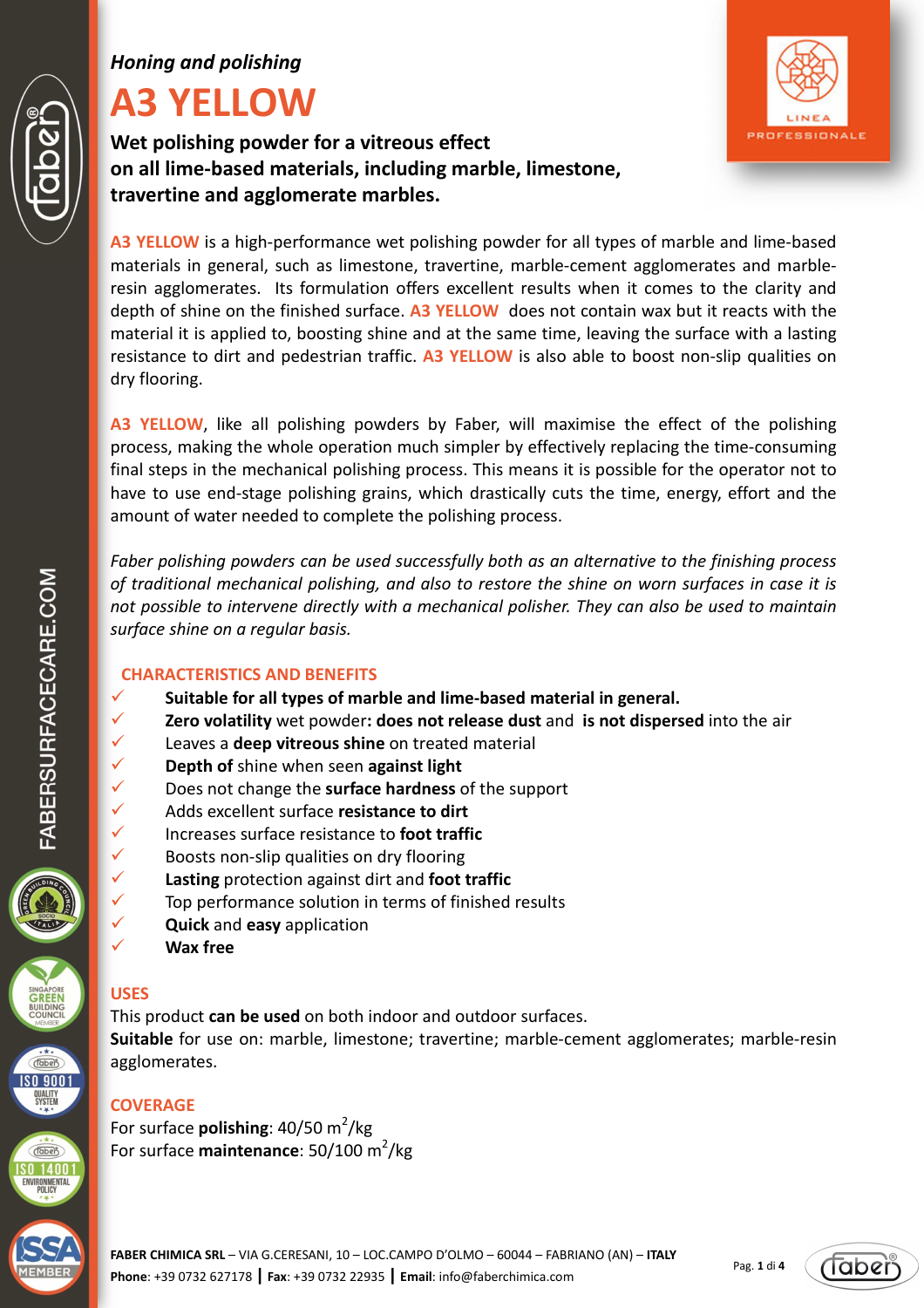# *Abrasives and Polishes A3 YELLOW*

*Wet polishing powder for a vitreous effect on all lime-based materials such as limestone, travertine and marble-based agglomerates.* 



#### **APPLICATION EQUIPMENT**

Single disc machine with at least 1.5 HP; manual rotary brush.

Faber Chimica is able to supply the WARRIOR single disc machine, which has a power of 2.2 HP, and is optimised for the correct application of any product.

#### **APPLICATION STEPS**

#### *Preparing and cleaning the surface*

1. Carefully clean the surface, making sure to remove any dust or dirt present.

2. We recommend proceeding to apply the product in stages, covering surfaces approximately  $2m<sup>2</sup>$  at a time.

3. Never apply A3 YELLOW to wet surfaces. A3 YELLOW can be used on slightly damp surfaces; therefore, please ensure that the surface to be treated is as dry as possible.

4. Apply A3 YELLOW to surfaces with a temperature of between +5 and +40°C

5. Any adjacent surfaces not being treated with the product must be protected.

## *Application*

6. Pour 2-3 spoons of product onto the surface to be treated.

7. Add a sufficient amount of water to the product to create a creamy/fluid paste that is easy to distribute. As a rough guide, each spoonful of product requires around 2 spoons of water.

8. As soon as the water has been added to the powder, proceed to apply it to the surface using the single disc machine, fitted with white pad and set to between 150 and 200 r.p.m. Continue with the single disc machine, taking care to cover the whole surface area evenly with the powder and water paste. Try to pass over each section of floor the same number of times.

9. During the application process, the mix must maintain its creamy consistency and therefore, if it should become too dry, gradually add a little water.

10. Continue to buff with the single disc machine until the surface has reached its maximum shine. The shine results are easy to check during application by removing a small area of product using a squeegee mop or similar, and checking the level of shine achieved.

11. Once the required shine has been achieved, vacuum or remove any residues from the surface and rinse with plenty of clean water. Pass on to the area of the next surface.

For *buffing after polishing* and to *restore shine* on particularly worn surfaces, pass over each section at least 20-25 times with the single disc machine.

For *maintenance polishing* passing over each section 10-15 times with the single disc machine is sufficient; use a slightly smaller amount of powder, around 1-2 spoonfuls for each section.

## *Drying time*

12. After carefully removing any residues and rinsing the surface with water, no further waiting time is necessary.

# *Opening to floor traffic*

13. After carefully removing any residues and rinsing the surface with water, the floor can be opened for use.





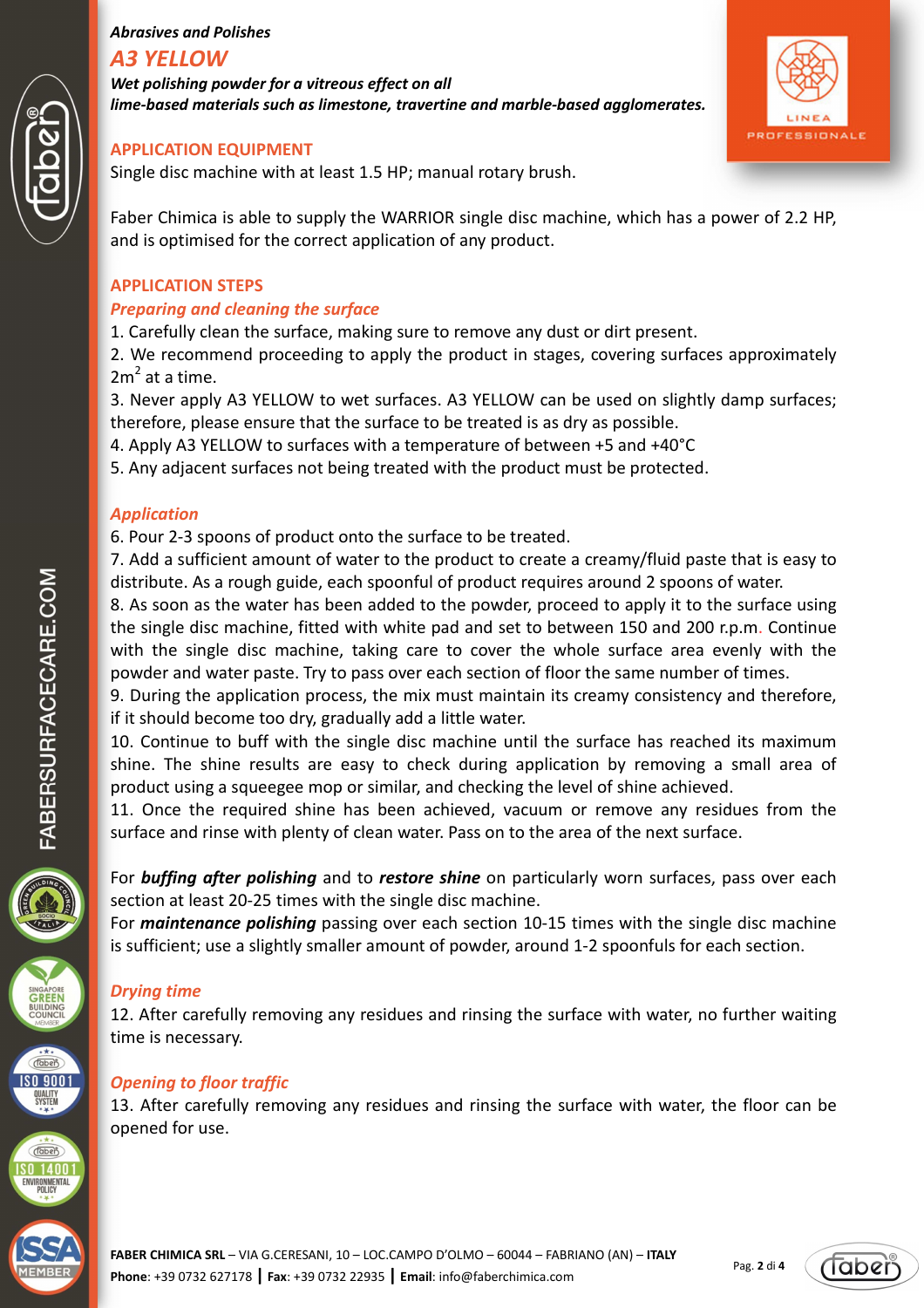## *Abrasives and Polishes A3 YELLOW*

*Wet polishing powder for a vitreous effect on all lime-based materials such as limestone, travertine and marble-based agglomerates.* 



#### **COMPLEMENTARY CLEANING AND MAINTENANCE PRODUCTS**

- For *routine cleaning* of a surface treated with A3 YELLOW, we recommend: NEUGEL or ALGAFLOOR
- For *extraordinary cleaning* of a surface treated with A3 YELLOW, we recommend: FABER 30
- For *regular maintenance of the shine* obtained using A3 YELLOW, we recommend: CRISTALFAB or CRISTALFAB WHITE PAD

- For *stain-proof protection* of a surface treated with A3 YELLOW, we recommend: HIDRO 150 or PROTEX WB

#### **INSTRUCTIONS AND GUIDELINES**

- Do not allow the product to dry during the application process. Frequently check consistency and add water as needed to return the product to its fluid/creamy state.
- Never apply the product to a wet surface
- Do not apply the product to overly heated surfaces
- Apply the product to surfaces with a temperature of between +5 and +40°C
- When applying to recently laid or grouted surfaces, wait for the adhesive or grout to cure completely.
- Before applying the product to the whole surface, it is advisable to test a small, unexposed area or unused piece to check its suitability for use.

#### **EQUIPMENT CLEANING**

At the end of application, the equipment used can be washed using water.

## **SAFETY**

When applying the product, always use suitable personal protective equipment and follow the instructions on the product safety data sheet with care.

| PHYSICAL AND TECHNICAL INFORMATION |                  |
|------------------------------------|------------------|
| Aspect:                            | Powder           |
| Color                              | Yellow           |
| <b>Odour</b>                       | <b>Odourless</b> |
| pH:                                | $2,0 \pm 0.5$    |

# **STORAGE**

Keep the container tightly closed and store in a cool, dry place.

# **SHELF LIFE**

48 months in the original, sealed packaging, stored in a cool, dry place.

## **PACKAGING**

- 5 kg bottle 4 bottles per box
- 20 kg tubs individual loose tubs





 $Table 6$  $S09001$ **QUALITY**<br>SYSTEM

**Taben**  $\overline{50}$  1400 ENVIRONMENTAL<br>POLICY